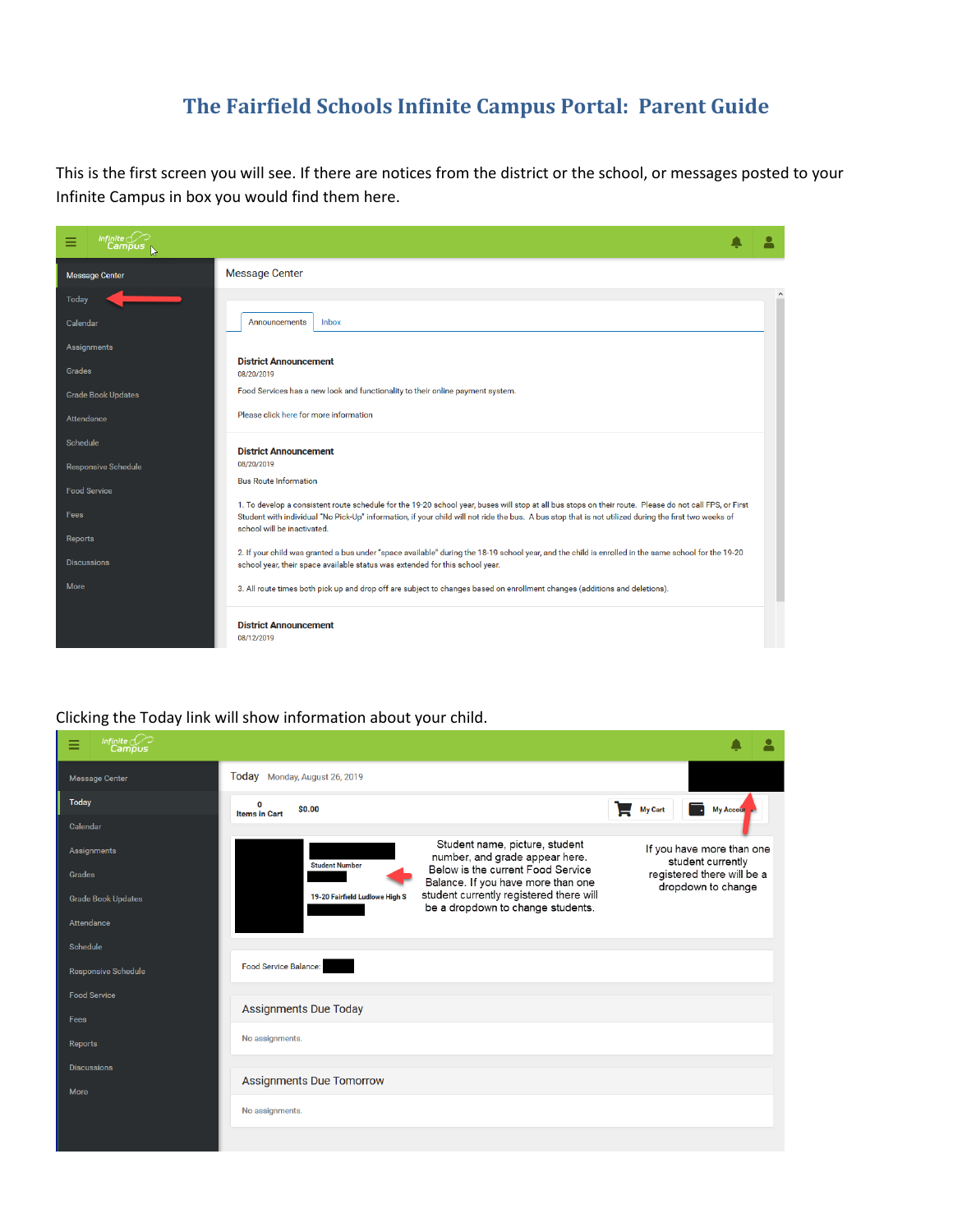On the left hand side of the screen are a number of links for important information about your child.

**Calendar** displays a calendar for the current month. You can choose a different day or month if you wish. You can choose to see assignments, the schedule, or attendance for that day.



#### **Assignments** will display all assignments

**Grades** are available through the grades tab (except for elementary schools, where only progress report grades starting with the March 2013 report will be posted)

• **In progress grades** are those calculated based on assignments for a current marking period and are shaded in yellow. Final grades are those for a marking period, semester, midterm or final exam and are shaded in green.

**Attendance** shows attendance details.

**Schedule** shows a student's schedule for each semester.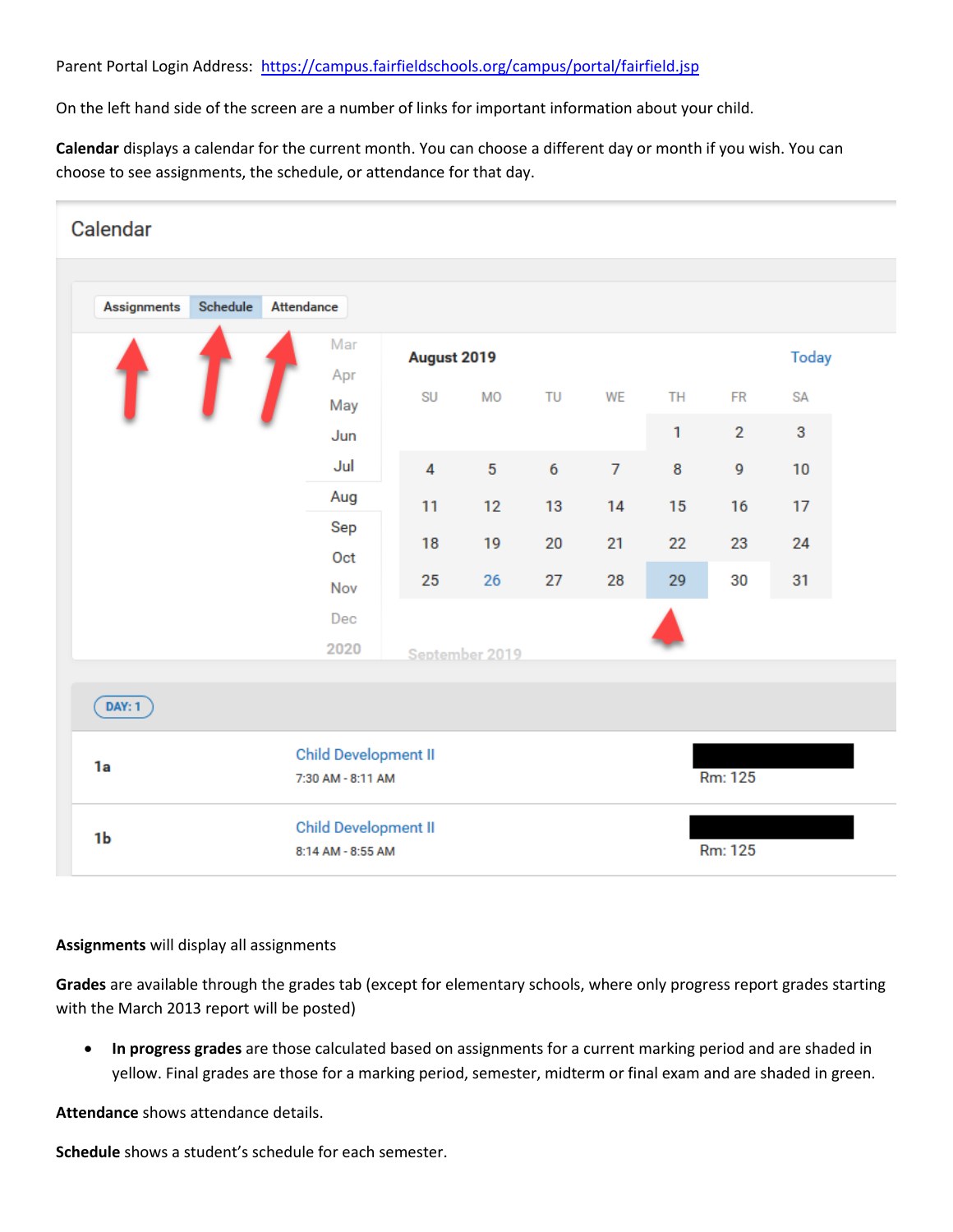### Parent Portal Login Address:<https://campus.fairfieldschools.org/campus/portal/fairfield.jsp>

**Food Service** is the section where you can check their account balance, make deposits to your child's account, and view purchase information.

**Documents** provides you with a printable schedule for your child(ren) as well as current progress reports.

**More** gives you access to another set of menus as explained below.

| $\begin{picture}(22,10) \put(0,0){\line(1,0){10}} \put(15,0){\line(1,0){10}} \put(15,0){\line(1,0){10}} \put(15,0){\line(1,0){10}} \put(15,0){\line(1,0){10}} \put(15,0){\line(1,0){10}} \put(15,0){\line(1,0){10}} \put(15,0){\line(1,0){10}} \put(15,0){\line(1,0){10}} \put(15,0){\line(1,0){10}} \put(15,0){\line(1,0){10}} \put(15,0){\line(1$<br>Ξ |                            | $\overline{\mathbf{a}}$ |
|----------------------------------------------------------------------------------------------------------------------------------------------------------------------------------------------------------------------------------------------------------------------------------------------------------------------------------------------------------|----------------------------|-------------------------|
| Message Center                                                                                                                                                                                                                                                                                                                                           | <b>More</b>                |                         |
| Today                                                                                                                                                                                                                                                                                                                                                    |                            |                         |
| Calendar                                                                                                                                                                                                                                                                                                                                                 | <b>Address Information</b> | $\mathcal{P}$           |
| Assignments                                                                                                                                                                                                                                                                                                                                              | Assessments                | $\mathcal{P}$           |
| Grades                                                                                                                                                                                                                                                                                                                                                   | Demographics               | $\mathbf{v}$            |
| Grade Book Updates                                                                                                                                                                                                                                                                                                                                       |                            |                         |
| Attendance<br>J.                                                                                                                                                                                                                                                                                                                                         | <b>Family Information</b>  | $\mathbf{v}$            |
| Schedule                                                                                                                                                                                                                                                                                                                                                 | Health                     | $\mathbf{v}$            |
| Responsive Schedule                                                                                                                                                                                                                                                                                                                                      |                            | $\mathbf{v}$            |
| <b>Food Service</b>                                                                                                                                                                                                                                                                                                                                      | <b>Important Dates</b>     |                         |
| Fees                                                                                                                                                                                                                                                                                                                                                     | Transportation             | $\mathbf{v}$            |
| Reports                                                                                                                                                                                                                                                                                                                                                  | Campus Backpack            | $\rightarrow$           |
| <b>Discussions</b>                                                                                                                                                                                                                                                                                                                                       |                            | $\mathbf{v}$            |
| More                                                                                                                                                                                                                                                                                                                                                     | <b>Online Registration</b> |                         |

**Address Information** shows the primary address and phone. Any other phone or email address willl be reviewed and updated by staff. Student home address changes may not be approved over portal. Please call the registrar at 203-255- 8377 to make an appointment and to learn what documentation is necessary to update this information. Approvals could take several days for that information to be applied. You will receive notification in your portal inbox when your request has been processed.

**Assessments** is the location for viewing all assessment scores currently in IC.

**Demographics** shows some student information and also any non-household relationships. This is where Emergency contacts can be added, updated, or removed.

**Family Information** is where family information can be viewed and updated. This screen provides the ability to update your phone numbers and email addresses for all members of your family:

Complete the information required, and then click "send update".

*Please note: Only home phone numbers will be updated immediately. All other requests will go through a review process and could take several days before appearing on the portal*. You will receive a notification in your inbox on the portal when your request has been processed.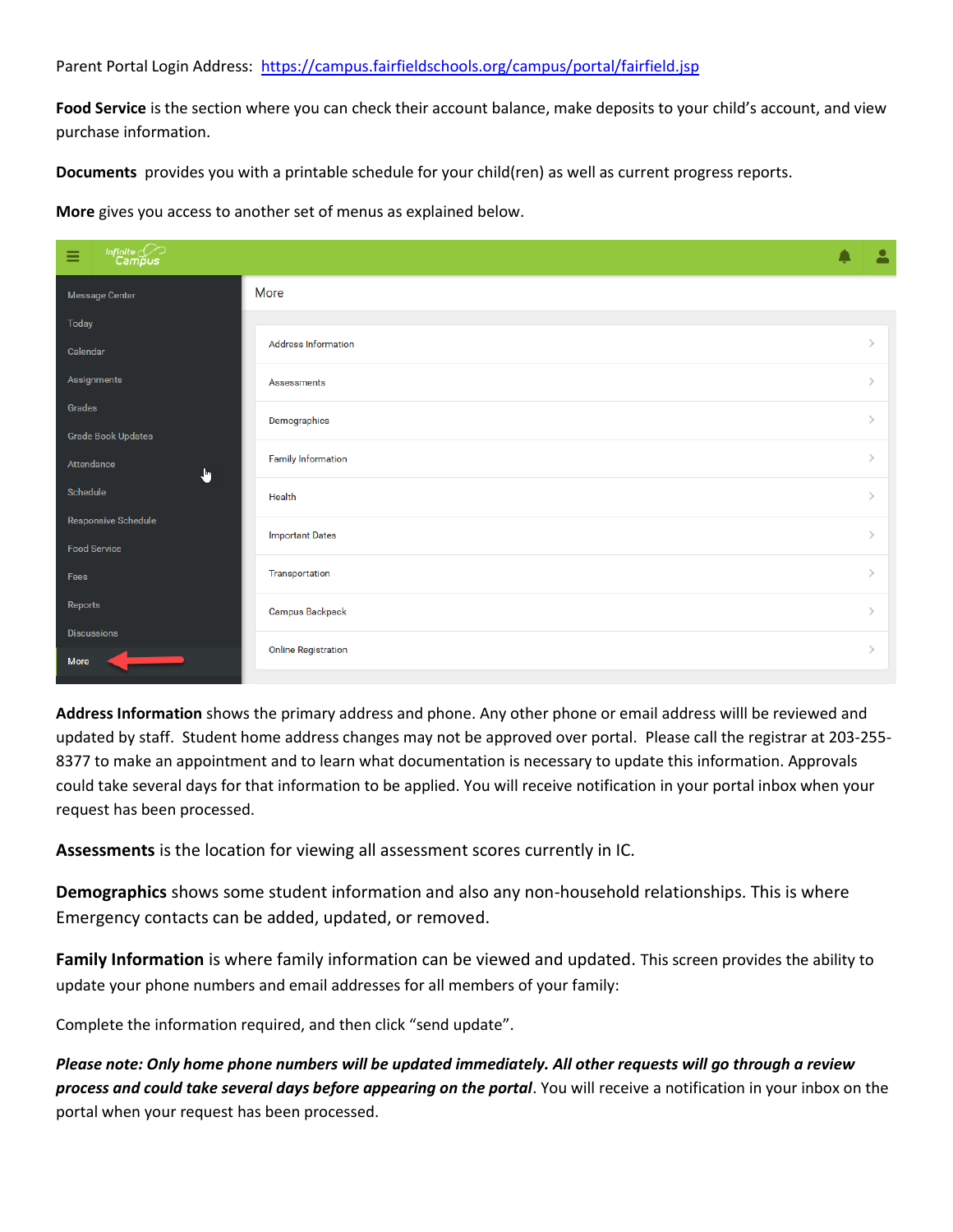**Health** displays health information on file.

**Important Dates** show school holidays and vacation days.

**Transportation** shows bus information.

**Campus Backpack** stores pdf files of past report cards and assessments.

**Online Registration** has two functions. One, it can be sued to register a new student. Secondly, it can be used to access the online Demographic Update.

The People Icon on the top right of the screen gives you access to a third and very important option, the Settings menu.

| Infinite<br>Campus<br>Ξ             |                            | <u> Estados de Santo de Santo de Santo de Santo de Santo de Santo de Santo de Santo de Santo de Santo de Santo de S</u> |
|-------------------------------------|----------------------------|-------------------------------------------------------------------------------------------------------------------------|
| <b>Message Center</b>               | More                       |                                                                                                                         |
| Today                               | _                          | <b>Settings</b>                                                                                                         |
| Calendar                            | <b>Address Information</b> | Language                                                                                                                |
| Assignments                         | <b>Assessments</b>         | <b>Give Feedback</b>                                                                                                    |
| Grades<br><b>Grade Book Updates</b> | Demographics               | Log Off                                                                                                                 |
| Attendance                          | <b>Family Information</b>  |                                                                                                                         |
| Schedule                            | Health                     | $\rightarrow$                                                                                                           |
| Responsive Schedule                 | <b>Important Dates</b>     | $\rightarrow$                                                                                                           |
| <b>Food Service</b>                 |                            |                                                                                                                         |
| Fees                                | Transportation             | $\rightarrow$                                                                                                           |
| Reports                             | <b>Campus Backpack</b>     | $\rightarrow$                                                                                                           |
| <b>Discussions</b>                  | <b>Online Registration</b> | $\mathcal{P}$                                                                                                           |
| More                                |                            |                                                                                                                         |
|                                     | <b>Quick Links</b>         |                                                                                                                         |

### **The Settings Menu**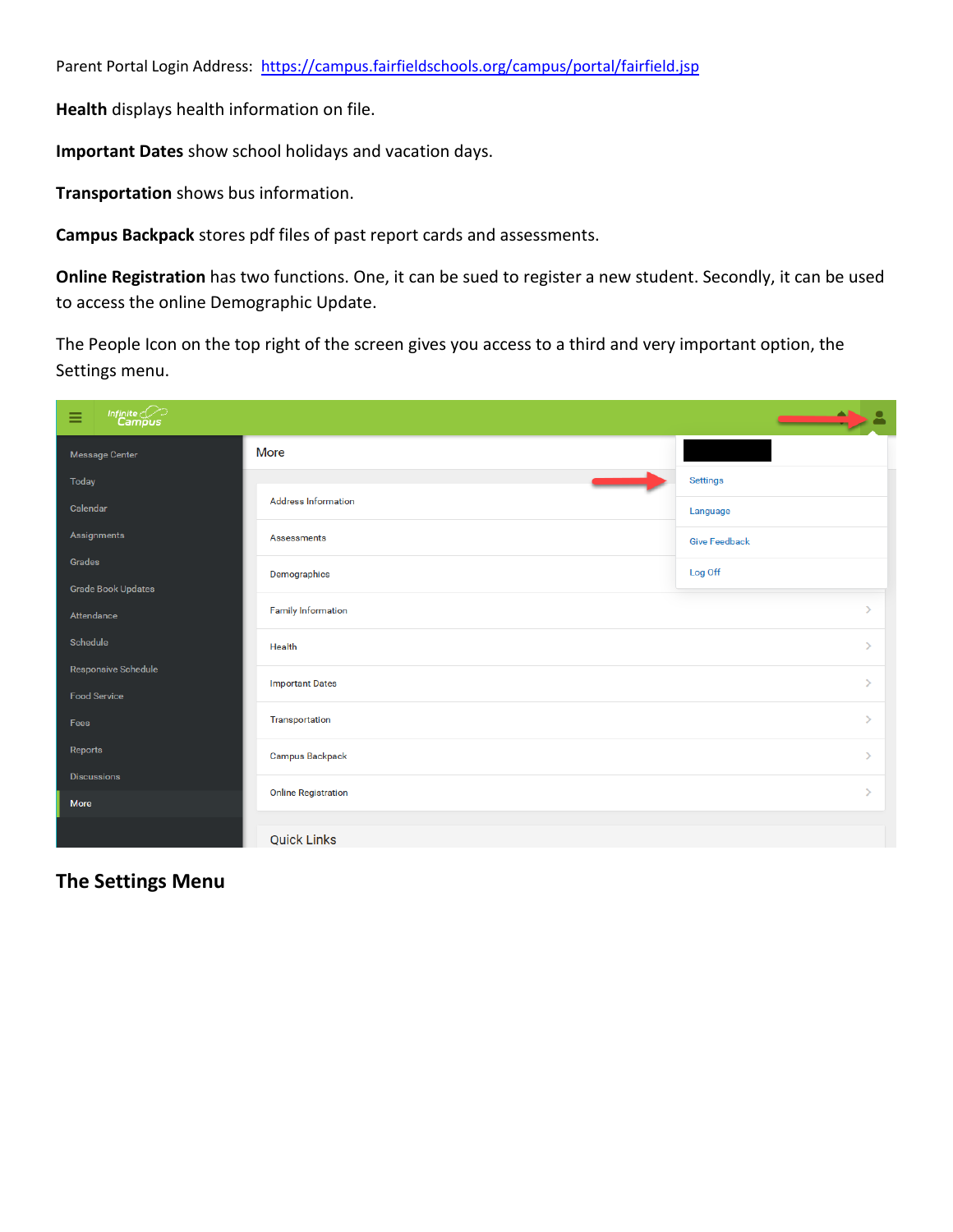| <b>Settings</b>              |  |  |
|------------------------------|--|--|
|                              |  |  |
| <b>Notification Settings</b> |  |  |
| <b>Account Settings</b>      |  |  |
| <b>Contact Preferences</b>   |  |  |
| <b>Current Devices</b>       |  |  |
| Access Log                   |  |  |

## **Settings Menu Options**

**Notification Settings** is where you can set your notification options for assignment, attendance and grade changes as well as food service low balance notices.

**Account Settings** is where you configure your Account Security Email which can be used to reset your password. You can also change your password manually on this tab.

**Contact Preferences** – Keeping contact preferences current and accurate is extremely important. This information is used by teachers and administrators to contact you by email, phone, and text. In this tab are fields for cell phone, work phone, or other phone numbers as well as primary and secondary email addresses.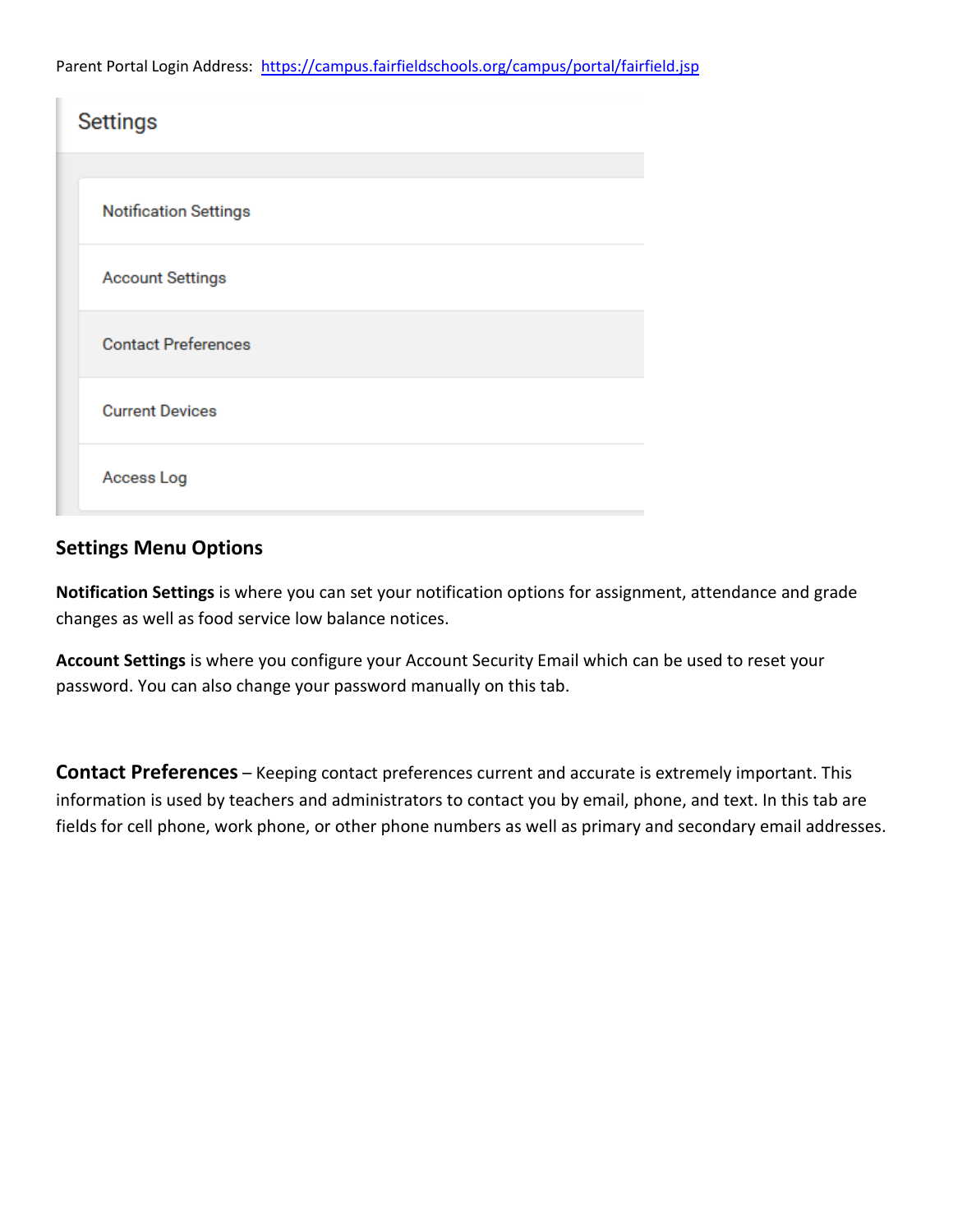| <b>Cell Phone</b>              |                                                                             |
|--------------------------------|-----------------------------------------------------------------------------|
|                                |                                                                             |
| <b>Work Phone</b>              |                                                                             |
| $- x$                          |                                                                             |
| <b>Other Phone</b>             |                                                                             |
| $- x$                          |                                                                             |
| <b>Email Address</b>           |                                                                             |
| <b>Secondary Email Address</b> |                                                                             |
|                                |                                                                             |
|                                |                                                                             |
|                                |                                                                             |
| <b>Preferred Language</b>      | Your district may send some communications in languages other than English. |

This tab is also used to configure what notifications are received for each email address and phone number you list. Choosing a checkbox makes that option active. Further more specific information is below.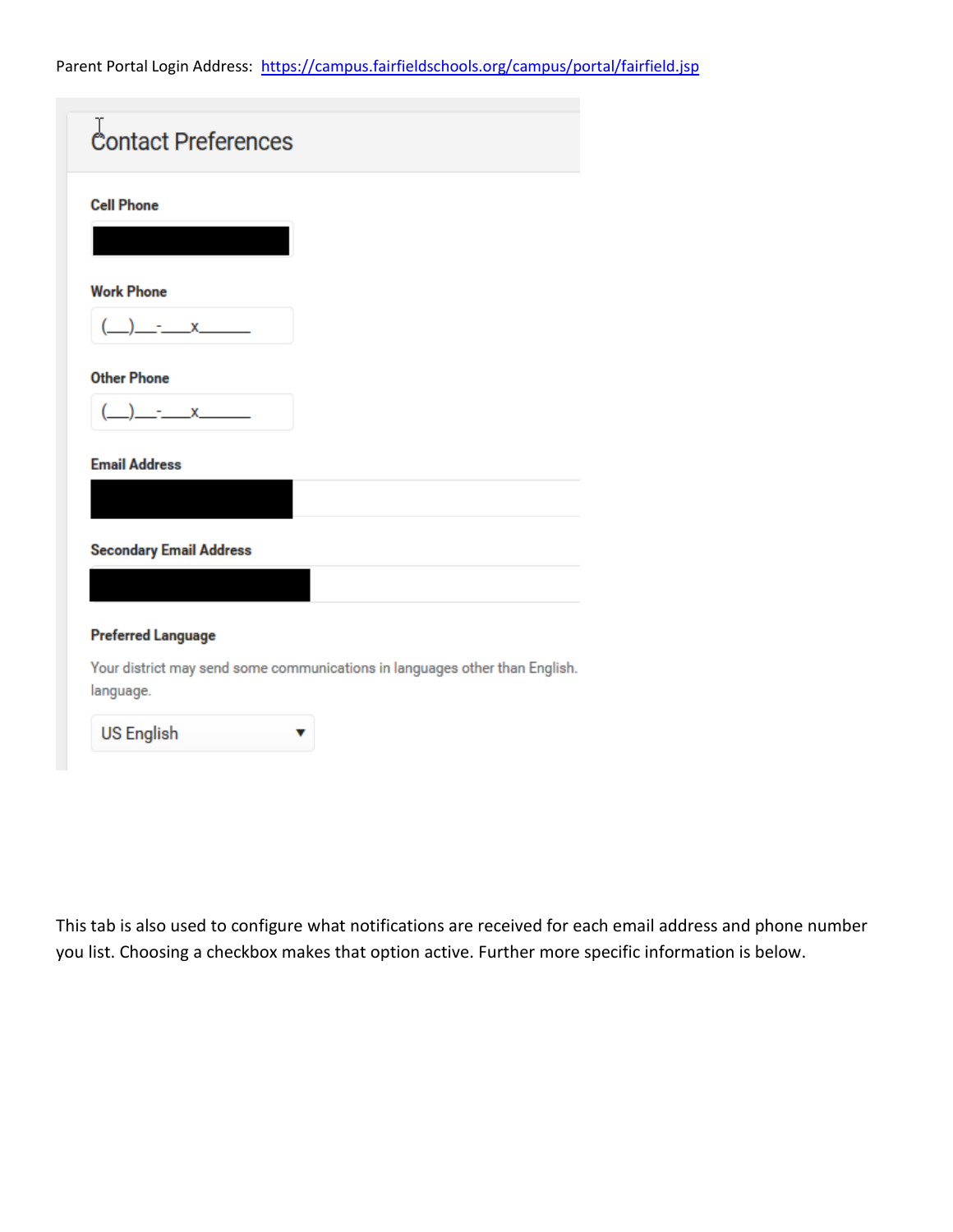| Phone<br>Email |                           |                       |              |                   |
|----------------|---------------------------|-----------------------|--------------|-------------------|
|                |                           | ピ                     |              |                   |
|                |                           |                       | <b>VOICE</b> | <b>TEXT (SMS)</b> |
| Priority       |                           |                       |              |                   |
|                | Attendance                |                       |              |                   |
| General        |                           | Inactive              |              |                   |
|                | <b>Behavior Messenger</b> | Options               |              |                   |
|                | Emergency                 |                       |              |                   |
|                | <b>Food Service</b>       |                       |              |                   |
|                |                           |                       | <b>VOICE</b> | <b>TEXT (SMS)</b> |
| Priority       |                           |                       | $\checkmark$ | $\checkmark$      |
|                | Attendance                |                       | $\checkmark$ | $\checkmark$      |
| General        |                           |                       | ✓            | $\checkmark$      |
|                | <b>Behavior Messenger</b> | <b>Active Options</b> | $\checkmark$ | $\checkmark$      |
|                | Emergency                 |                       | $\checkmark$ | $\checkmark$      |
|                | <b>Food Service</b>       |                       | ✓            | ✓                 |

# **Message Contact Preferences:**

*This area is very important* as this is where you indicate to the district how you wish to be contacted for various types of communication**, including messages from the district for emergency closures, early dismissals, medical emergencies and teacher communiques**.

Please select which contact methods (household phone, cell phone, work phone, email) you wish the district to use when communicating with **You.** See the following chart for the explanation of the types of contact reasons.